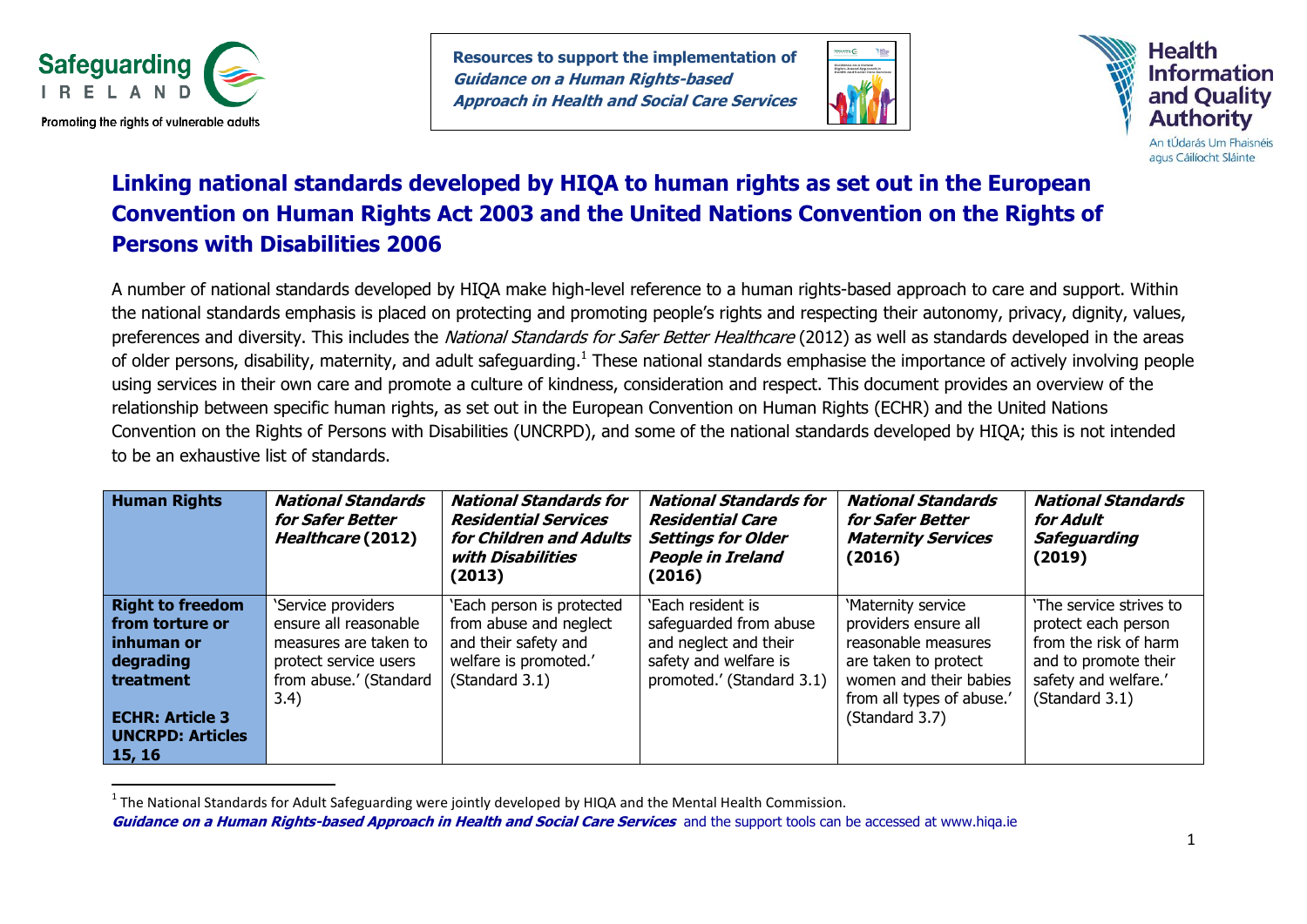| <b>Human Rights</b>                                                                               | <b>National Standards</b><br>for Safer Better<br>Healthcare (2012) | <b>National Standards for</b><br><b>Residential Services</b><br>for Children and Adults<br>with Disabilities<br>(2013)                                                                                                                                 | <b>National Standards for</b><br><b>Residential Care</b><br><b>Settings for Older</b><br><b>People in Ireland</b><br>(2016)                                                                       | <b>National Standards</b><br>for Safer Better<br><b>Maternity Services</b><br>(2016) | <b>National Standards</b><br>for Adult<br><b>Safeguarding</b><br>(2019)                                                                                                                                                                                                                                                                                                                                                                                                   |
|---------------------------------------------------------------------------------------------------|--------------------------------------------------------------------|--------------------------------------------------------------------------------------------------------------------------------------------------------------------------------------------------------------------------------------------------------|---------------------------------------------------------------------------------------------------------------------------------------------------------------------------------------------------|--------------------------------------------------------------------------------------|---------------------------------------------------------------------------------------------------------------------------------------------------------------------------------------------------------------------------------------------------------------------------------------------------------------------------------------------------------------------------------------------------------------------------------------------------------------------------|
| <b>Right to liberty</b><br>and security<br><b>ECHR: Article 5</b><br><b>UNCRPD: Article</b><br>14 |                                                                    | 'People living in the<br>residential service are not<br>subjected to a restrictive<br>procedure unless there is<br>evidence that it has been<br>assessed as being<br>required due to a serious<br>risk to their safety and<br>welfare.' (Standard 3.3) | 'Arrangements to protect<br>residents from harm<br>promote bodily integrity,<br>personal liberty and a<br>restraint-free environment<br>in accordance with<br>national policy.' (Standard<br>3.5) |                                                                                      | 'Staff ensure that any<br>actions undertaken to<br>address harm:<br>- take account of the<br>person's will and<br>preferences, beliefs<br>and values<br>- are proportionate and<br>tailored to the person's<br>circumstances<br>- are the least<br>restrictive and are<br>applied for the shortest<br>possible time<br>- and are subject to<br>regular review.<br>This is fully explained<br>to the person at an<br>appropriate time.'<br>(Feature 10 of<br>Standard 1.2) |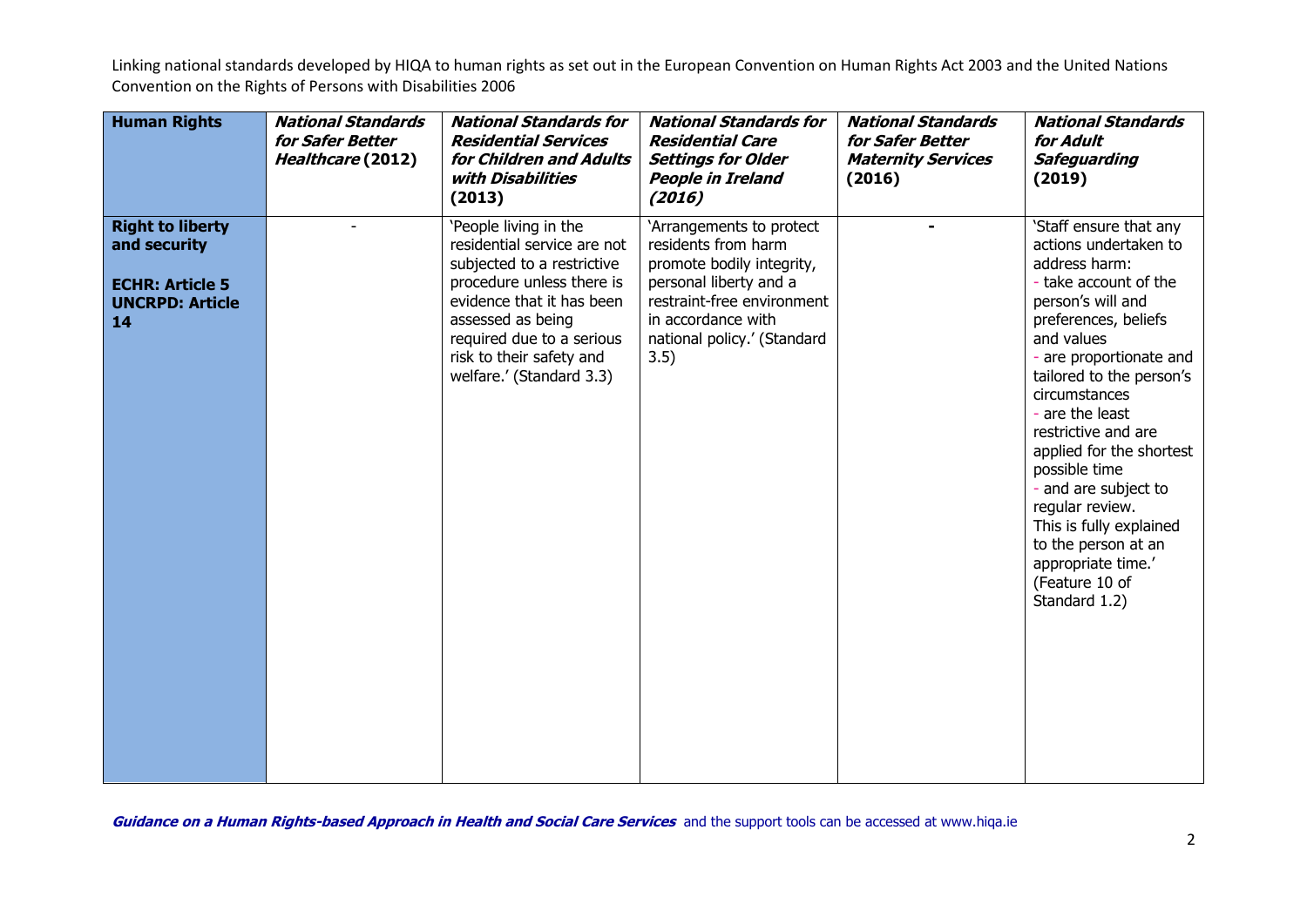| <b>Human Rights</b>                                                                                                             | <b>National Standards</b><br>for Safer Better<br>Healthcare (2012)                                                                                                                                                                                                 | <b>National Standards for</b><br><b>Residential Services</b><br>for Children and Adults<br>with Disabilities<br>(2013)                                                                        | <b>National Standards for</b><br><b>Residential Care</b><br><b>Settings for Older</b><br><b>People in Ireland</b><br>(2016)                                                      | <b>National Standards</b><br>for Safer Better<br><b>Maternity Services</b><br>(2016)                                                                                                                                                                                                                                                                                                                                                 | <b>National Standards</b><br>for Adult<br><b>Safeguarding</b><br>(2019)                                                                                                                                                                                                                                                                   |
|---------------------------------------------------------------------------------------------------------------------------------|--------------------------------------------------------------------------------------------------------------------------------------------------------------------------------------------------------------------------------------------------------------------|-----------------------------------------------------------------------------------------------------------------------------------------------------------------------------------------------|----------------------------------------------------------------------------------------------------------------------------------------------------------------------------------|--------------------------------------------------------------------------------------------------------------------------------------------------------------------------------------------------------------------------------------------------------------------------------------------------------------------------------------------------------------------------------------------------------------------------------------|-------------------------------------------------------------------------------------------------------------------------------------------------------------------------------------------------------------------------------------------------------------------------------------------------------------------------------------------|
| <b>Right to a fair trial</b><br>and access to<br>justice <sup>2</sup><br><b>ECHR: Article 6</b><br><b>UNCRPD: Article</b><br>13 | 'Clear and transparent<br>decision-making<br>processes, including<br>referral pathways, to<br>facilitate service users'<br>access to healthcare<br>services. The<br>effectiveness of these<br>processes is regularly<br>evaluated.' (Feature 3<br>of Standard 1.2) | 'The residential service<br>demonstrates transparent<br>and effective decision<br>making when planning,<br>procuring and managing<br>the use of resources.'<br>(Feature 4 of Standard<br>6.1) | 'The residential service<br>demonstrates transparent<br>and effective decision-<br>making when planning,<br>procuring and managing<br>the use of resources.'<br>(Standard 6.1.4) | 'Governance<br>arrangements are in<br>place to ensure the<br>interests of women and<br>babies using the service<br>are taken into<br>consideration when<br>decisions are made<br>about the planning,<br>design and delivery of<br>services, such as<br>including former<br>patients and service<br>users in these<br>processes, for example,<br>through a maternity<br>service liaison<br>committee.' (Feature 4<br>of Standard 5.2) | 'People are informed<br>about and supported to<br>access the justice<br>system if there is<br>a concern that a crime<br>may have been<br>committed. Examples<br>of this may include<br>contacting An Garda<br>Siochana (Ireland's<br>National Police Service)<br>or employing legal<br>representation.'<br>(Feature 5 of Standard<br>1.1) |

**Guidance on a Human Rights-based Approach in Health and Social Care Services** and the support tools can be accessed at www.hiqa.ie  $^2$  In the context of health and social care settings this goes beyond the process of a legal trial and includes decision-making processes, for example making a complaint, making a compensation claim, commencing staff disciplinary proceedings or tribunals in health and social care settings.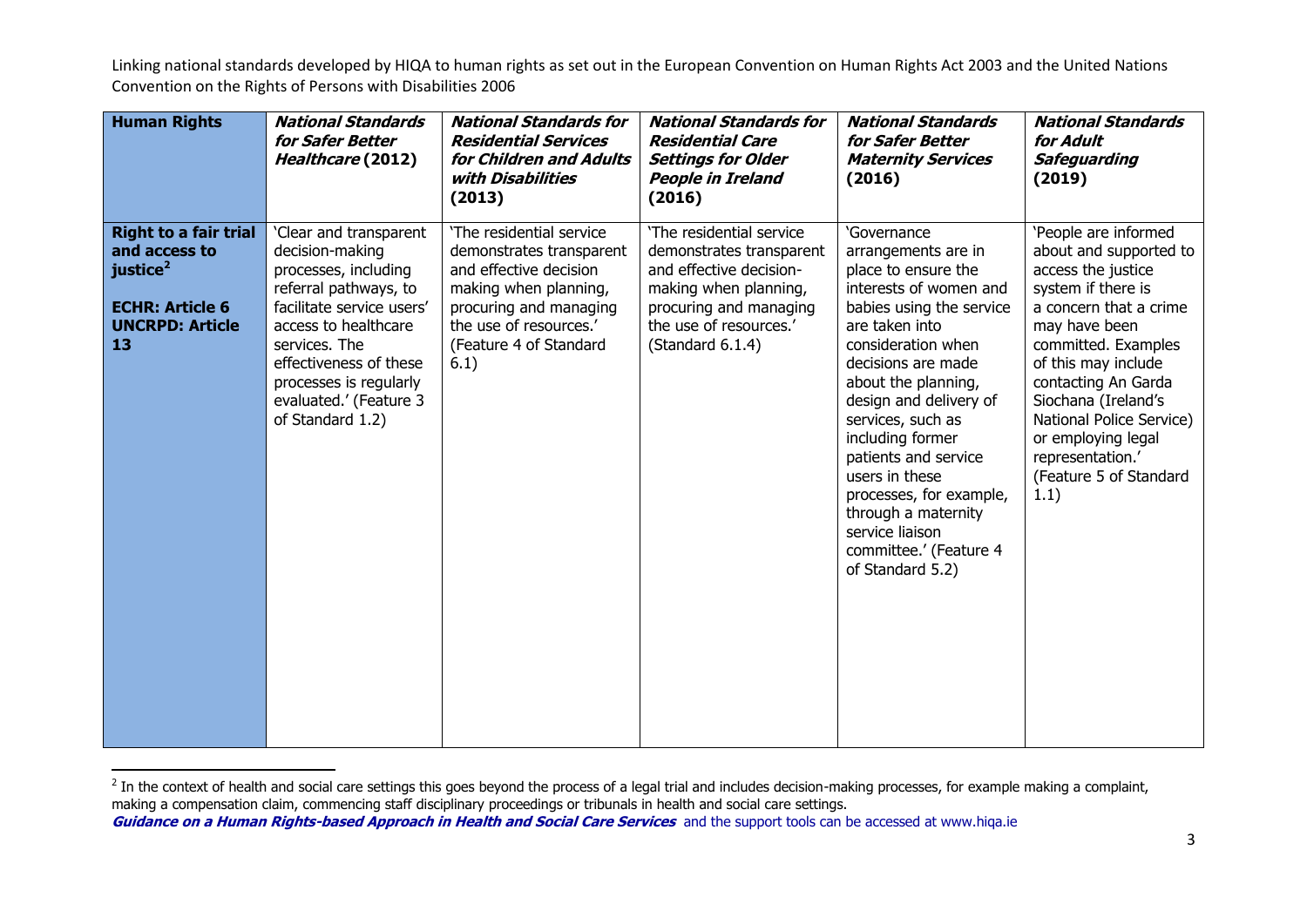| <b>Human Rights</b>                                                                                                          | <b>National Standards</b><br>for Safer Better<br>Healthcare (2012)                                                                                                                                                                                                                                                                               | <b>National Standards for</b><br><b>Residential Services</b><br>for Children and Adults<br>with Disabilities<br>(2013)                                                                                                                                                                                                                                                                | <b>National Standards for</b><br><b>Residential Care</b><br><b>Settings for Older</b><br><b>People in Ireland</b><br>(2016)                                                                                                                                                                                                                                                                                                                                                                                                                                                                                                       | <b>National Standards</b><br>for Safer Better<br><b>Maternity Services</b><br>(2016)                                                                                                                                                                                                                                                                                                                           | <b>National Standards</b><br>for Adult<br><b>Safeguarding</b><br>(2019)                                                                                                                                                                                                                                  |
|------------------------------------------------------------------------------------------------------------------------------|--------------------------------------------------------------------------------------------------------------------------------------------------------------------------------------------------------------------------------------------------------------------------------------------------------------------------------------------------|---------------------------------------------------------------------------------------------------------------------------------------------------------------------------------------------------------------------------------------------------------------------------------------------------------------------------------------------------------------------------------------|-----------------------------------------------------------------------------------------------------------------------------------------------------------------------------------------------------------------------------------------------------------------------------------------------------------------------------------------------------------------------------------------------------------------------------------------------------------------------------------------------------------------------------------------------------------------------------------------------------------------------------------|----------------------------------------------------------------------------------------------------------------------------------------------------------------------------------------------------------------------------------------------------------------------------------------------------------------------------------------------------------------------------------------------------------------|----------------------------------------------------------------------------------------------------------------------------------------------------------------------------------------------------------------------------------------------------------------------------------------------------------|
| <b>Right to respect</b><br>for private and<br>family life<br><b>ECHR: Article 8</b><br><b>UNCRPD: Articles</b><br>19, 22, 23 | 'Service users' dignity,<br>privacy and autonomy<br>are respected and<br>promoted.' (Standard<br>1.6)<br>'Service providers<br>promote a culture of<br>kindness,<br>consideration and<br>respect.' (Standard<br>1.7)<br>'Service users are<br>supported in<br>maintaining and<br>improving their own<br>health and wellbeing.'<br>(Standard 1.9) | 'The privacy and dignity<br>of each person are<br>respected.' (Standard 1.2)<br>'Each person develops<br>and maintains personal<br>relationships and links<br>with the community in<br>accordance with their<br>wishes.' (Standard 1.4)<br>'The residential service is<br>homely and accessible<br>and promotes the privacy,<br>dignity and safety of each<br>person.' (Standard 2.2) | 'The privacy and dignity<br>of each resident are<br>respected.' (Standard 2.2)<br>'Each resident develops<br>and maintains personal<br>relationships and links<br>with the community in<br>accordance with their<br>wishes.' (Standard 1.4)<br>'Each resident continues<br>to receive care at the end<br>of their life which respects<br>their dignity and<br>autonomy and meets their<br>physical, emotional, social<br>and spiritual needs.'<br>(Standard 2.5)<br>'The residential service is<br>homely and accessible<br>and provides adequate<br>physical space to meet<br>each resident's assessed<br>needs.' (Standard 2.6) | 'Women and their<br>babies experience<br>maternity care which<br>respects their diversity<br>and protects their<br>rights.' (Standard 1.3)<br>'The dignity, privacy and<br>autonomy of each<br>woman and baby is<br>respected and<br>promoted.' (Standard<br>1.6)<br>'Maternity service<br>providers promote a<br>culture of caring,<br>kindness, compassion,<br>consideration and<br>respect.' (Standard 1.7) | 'Each person's rights<br>are recognised and<br>promoted.' (Standard<br>1.1)<br>'Each person is<br>supported to develop<br>the skills to protect and<br>promote their own<br>physical, mental,<br>emotional and social<br>health and wellbeing<br>and protect themselves<br>from harm.' (Standard<br>4.1) |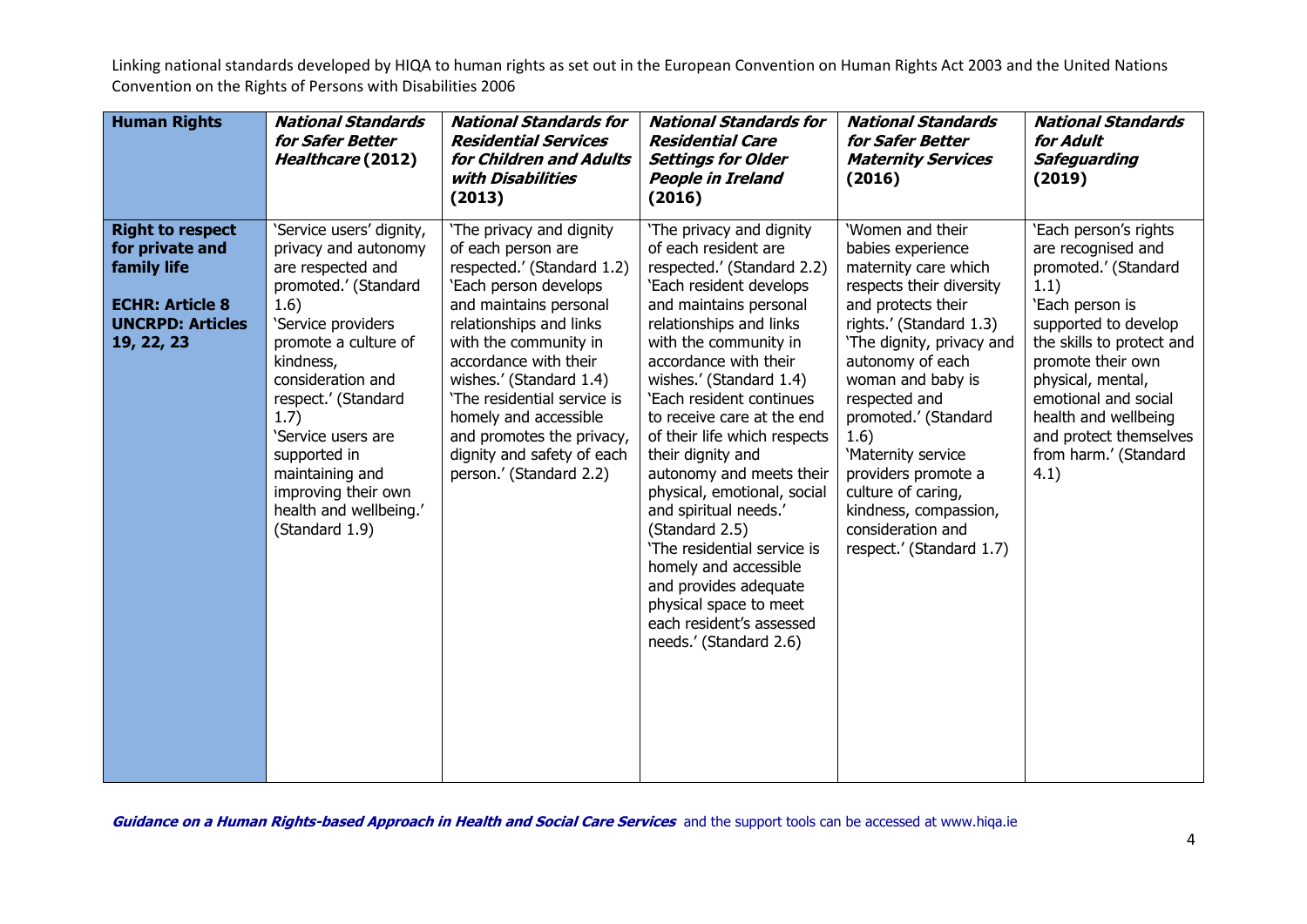| <b>Human Rights</b>                                                                                                                | <b>National Standards</b><br>for Safer Better<br>Healthcare (2012)                                                                                                                                                                                                                          | <b>National Standards for</b><br><b>Residential Services</b><br>for Children and Adults<br>with Disabilities<br>(2013)                                                                       | <b>National Standards for</b><br><b>Residential Care</b><br><b>Settings for Older</b><br><b>People in Ireland</b><br>(2016)                                                                                                                            | <b>National Standards</b><br>for Safer Better<br><b>Maternity Services</b><br>(2016)                                                                                                                                                          | <b>National Standards</b><br>for Adult<br><b>Safeguarding</b><br>(2019)                                                                                                                                              |
|------------------------------------------------------------------------------------------------------------------------------------|---------------------------------------------------------------------------------------------------------------------------------------------------------------------------------------------------------------------------------------------------------------------------------------------|----------------------------------------------------------------------------------------------------------------------------------------------------------------------------------------------|--------------------------------------------------------------------------------------------------------------------------------------------------------------------------------------------------------------------------------------------------------|-----------------------------------------------------------------------------------------------------------------------------------------------------------------------------------------------------------------------------------------------|----------------------------------------------------------------------------------------------------------------------------------------------------------------------------------------------------------------------|
| <b>Right to freedom</b><br>of thought,<br>conscience and<br>religion<br><b>ECHR: Article 9</b><br><b>UNCRPD: Articles</b><br>3, 21 | 'Facilitation of service<br>users to exercise civil,<br>political and religious<br>rights as enshrined in<br>Irish law, as far as is<br>reasonably practicable,<br>when they are<br>receiving healthcare.'<br>(Feature 1 of Standard<br>1.3)                                                | 'Each person exercises<br>choice and experiences<br>care and support in<br>everyday life.' (Standard<br>1.3)                                                                                 | 'Each resident has a right<br>to exercise choice and to<br>have their needs and<br>preferences taken into<br>account in the planning,<br>design and delivery of<br>services.' (Standard 1.3)                                                           | 'Services are flexible,<br>accessible and culturally<br>sensitive and planned<br>individually to motivate<br>all women $-$ including<br>vulnerable and<br>marginalised women -<br>to engage with services.'<br>(Feature 3 of Standard<br>1.3) | 'Where a safeguarding<br>concern arises, the<br>person and or their<br>nominated person, is<br>involved in the<br>safeguarding process<br>and is supported to<br>exercise choice.'<br>(Feature 8 of Standard<br>1.2) |
| <b>Right to freedom</b><br>of expression<br><b>ECHR: Article 10</b><br><b>UNCRPD: Articles</b><br>3, 21                            | 'Service users are<br>enabled to participate<br>in making informed<br>decisions about their<br>care.' (Standard 1.4)<br>'Service users'<br>informed consent to<br>care and treatment is<br>obtained in accordance<br>with legislation and<br>best available<br>evidence.' (Standard<br>1.5) | 'Each person makes<br>decisions and has access<br>to an advocate and<br>consent is obtained in<br>accordance with<br>legislation and current<br>best practice quidelines.'<br>(Standard 1.6) | 'Each resident, where<br>appropriate, is facilitated<br>to make informed<br>decisions, has access to<br>an advocate and their<br>consent is obtained in<br>accordance with<br>legislation and current<br>evidence-based<br>guidelines.' (Standard 1.6) | 'Women are empowered<br>to make informed<br>decisions about their<br>care.' (Standard 1.4)                                                                                                                                                    | 'Each person is<br>supported to engage in<br>shared decision-making<br>about their care and<br>support to reduce their<br>risk of harm and<br>promote their rights,<br>health and wellbeing.'<br>(Standard 1.2)      |